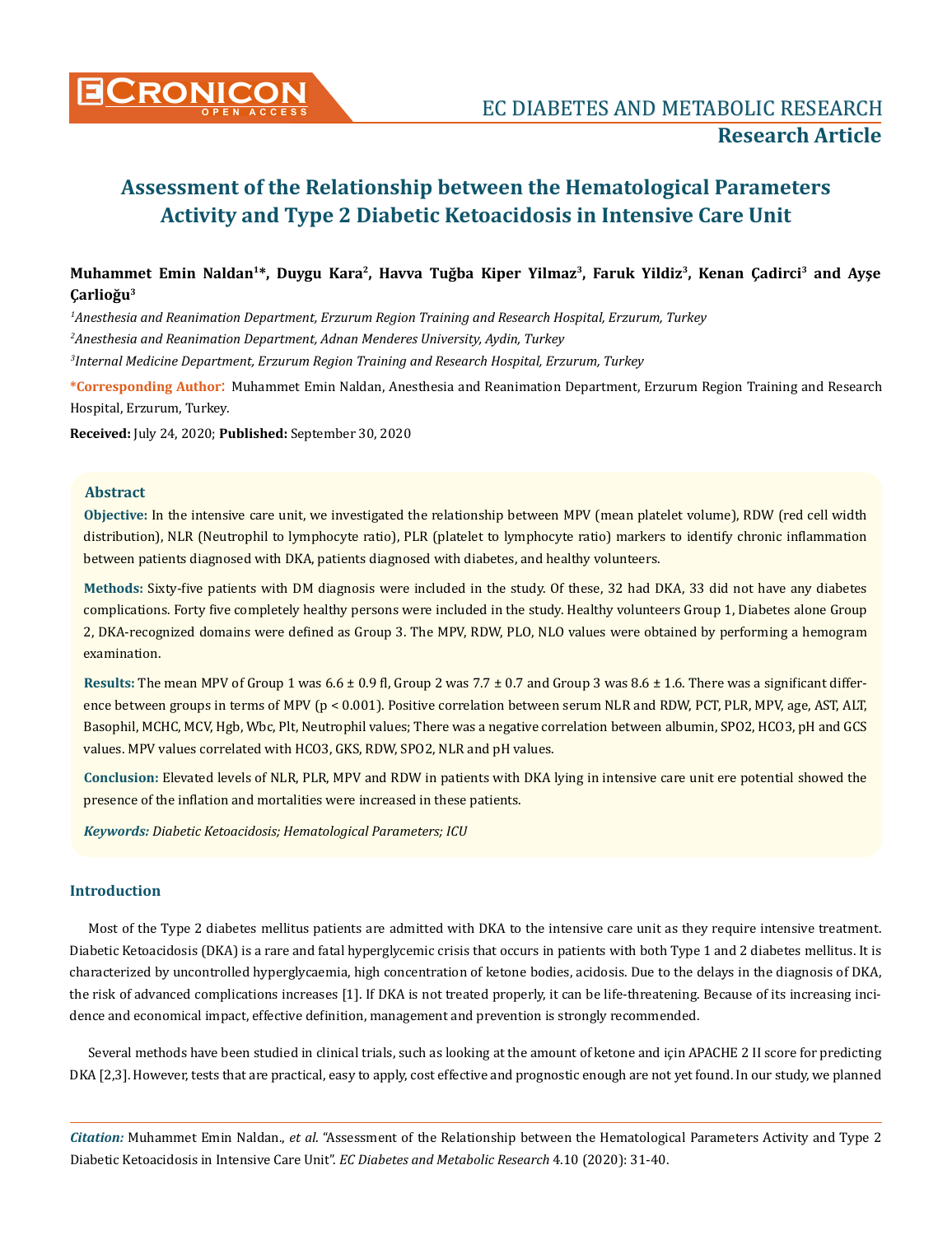our study based on hemogram examination as an inexpensive method that has a permanent place in routine use. Predictive data were obtained for DKA.

In literature we have not seen any study about the relationship between the NLR, PLR, RDW and MPV and type 2 diabetic ketoacidosis patients in intensive care unit.

#### **Materials and Methods**

Following ethical approval from the Erzurum Regional Training and Research Hospital Ethical Committee, files of all diabetic ketoacidosis patients aged mean 56, 56 year and who had been hospitalized in Anesthesiology and Reanimation ICU in the previous 7 years, were analyzed retrospectively.

We have three groups; first group hasn't any diabetic symptom it was control group. Second group has tip 1 DM but was not diabetic ketoacidosis. Third group was Diabetic Ketoacidosis (DKA) in DKA group laboratory findings were collected during when patients were in intensive care unit. A total of 110 patients (44 male, 66 female; mean age 52.07 ± 17.74); 45 patients control group (19 male, 26 female), 33 patients Tip 2 DM group (12 male, 21 female) and 32 patients DKA group (13 male, 19 female) were selected to the study.

#### **Biochemical parameters**

The following parameters were analyzed with a Siemens ADVIA 2400 instrument (Tarrytown, NY, USA): fasting glucose (70 - 105 mg/ dL), urea (10 - 50 mg/dL), creatinine (0.50 - 1.2 mg/dL), uric acid (3.4 - 7.0 mg/dL), aspartate transaminase (AST, 0 - 38 U/L), alanine aminotransferase (ALT, 0 - 41 U/L), total cholesterol (110 - 200 mg/dL), high density lipoprotein (HDL) cholesterol (35 - 65 mg/dL), LDL cholesterol (60 - 130 mg/dL), triglycerides (< 150 mg/dL).

The statistical analysis was performed using SPSS version19,0 (IBM SPSS, Chicago, USA). Comparisons between groups were done using Student's t-test or Mann-Whitney U test for continuous data. One-tailed Pearson's correlation test or Spearman correlation test were done to find the correlation between various variables. Logistic regression analysis was done whenever appropriate. Chi-square test, chi-square with yates correction and fisher's exact test, wherever applicable, were done to test the association between two findings. ROC curve analysis assessed the cut-off MPV with the best diagnostic accuracy for detecting DTC. P < 0.05 was considered statistically significant.

We used an automated blood cell counter. A complete blood count (CBC) and biochemical analyses were obtained from hospital records at the clinic. We investigated NLR, RDW, MPV, WBC, HbA1c, PCT, PDW, MCHC, BUN, KREATİNİN, GKS, Arterial Blood Gases, Crp, FBG (Fasting Blood Glucose), AST, ALT, GGT, ALP, GGT, BMI. Body mass index (BMI) was calculated by using Quetlet index with weigh/height<sup>2</sup> formula.

NLR was noted as a simple ratio between the absolute neutrophil and the absolute lymphocyte counts. WBC, PCT, MCHC, NLR, MPV, PLR and RDW were derived from the CBC (Complete Blood Cell).

#### **Results**

Binary logistic regression analysis was also performed to define the variables associated with diagnosis of diabetes in whole group (Table 1) and impaired glucose regulation (HbA1c  $\geq$  7%) in diabetic patients.

Values are given as mean ± SD; p < 0.05 is significant. WBC: white blood cell count; RBC: red blood cell count; HGB: hemoglobin; HCT: hematocrit; MCV: mean cell volume; MCH: mean cell hemoglobin; MCHC: mean cell hemoglobin concentration; RDW: red cell distri-

*Citation:* Muhammet Emin Naldan., *et al*. "Assessment of the Relationship between the Hematological Parameters Activity and Type 2 Diabetic Ketoacidosis in Intensive Care Unit". *EC Diabetes and Metabolic Research* 4.10 (2020): 31-40.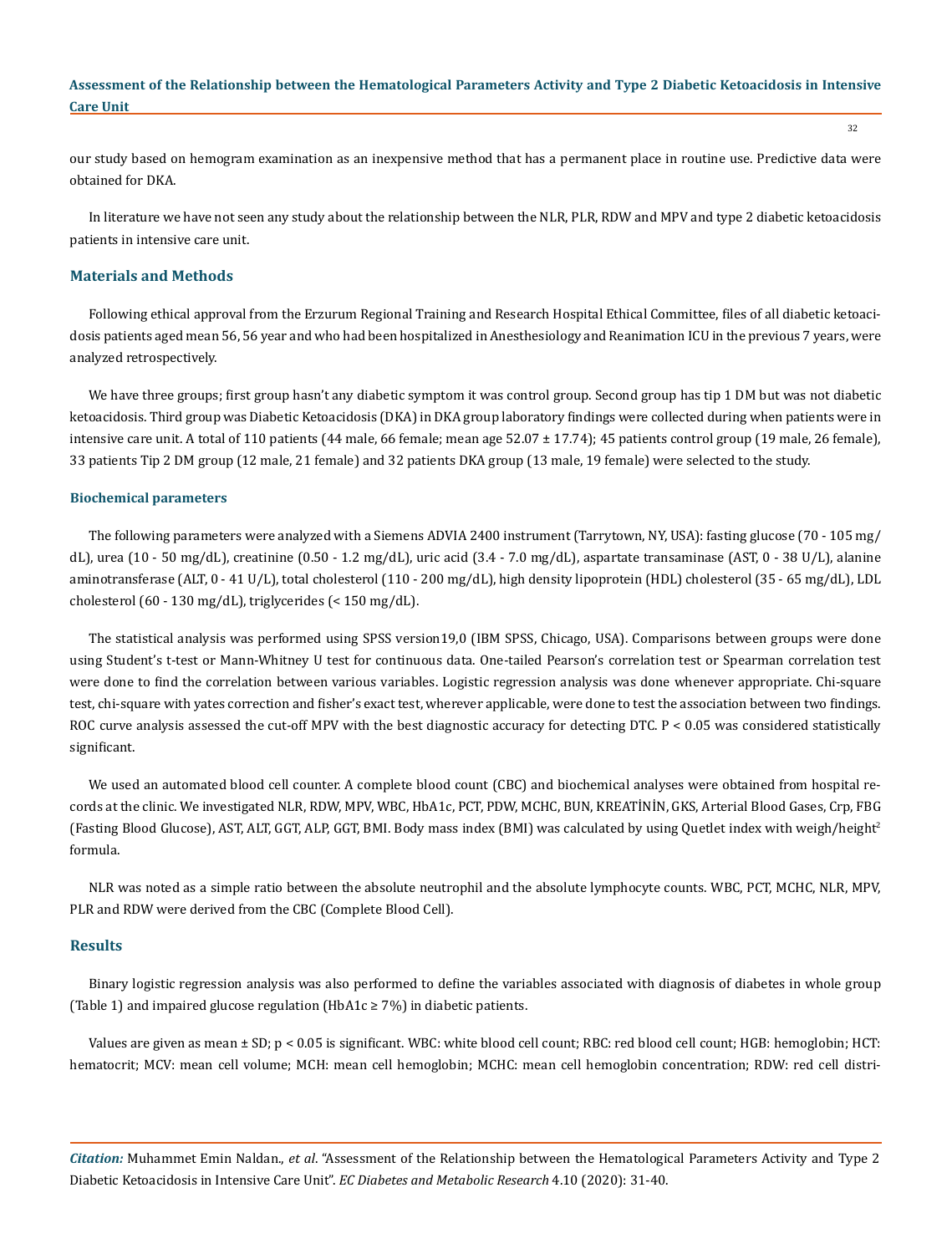|                                  | Control group $(n = 45)$ | Type 2 DM group $(n = 33)$ | DKA group $(n = 31)$ |
|----------------------------------|--------------------------|----------------------------|----------------------|
| WBC $(x10^3 \text{ mm}^{-3})$    | $8,06 \pm 3,25$          | $8,11 \pm 2,35$            | $15,62 \pm 6,82$     |
| HGB (g/dL)                       | $14,58 \pm 1,54$         | $14,44 \pm 1,42$           | $13,42 \pm 2,71$     |
| HCT (%)                          | $44,09 \pm 3,97$         | $46,37 \pm 5,04$           | $39,96 \pm 7,48$     |
| MCV (fL)                         | $84,99 \pm 4,84$         | $85,46 \pm 4,41$           | $88,02 \pm 6,55$     |
| MCHC (g/dL)                      | $12,89 \pm 0,77$         | $32,85 \pm 0,07$           | $33,22 \pm 2,31$     |
| RDW(%)                           | $9,94 \pm 3,85$          | $14,26 \pm 0,51$           | $15,22 \pm 3,47$     |
| PLT $(x10^3 \text{ mm}^{-3})$    | $274,46 \pm 55,52$       | $297,00 \pm 82,14$         | 287,86 ± 121,70      |
| MPV (fL)                         | $6,66 \pm 1,01*$         | $7,76 \pm 0,75$ *          | $8,74 \pm 1,77$ *    |
| PCT (%)                          | $0.15 \pm$               | $0,21 \pm 0.14$            | $0,22 \pm 0.096$     |
| PDW (%)                          | $19,35 \pm 1,14$         | $18,31 \pm 0,55$           | $17,97 \pm 1,36$     |
| Lym# $(x10^3$ mm <sup>-3</sup> ) | $2,41 \pm 0,65$          | $2,73 \pm 0,04$            | $4,62 \pm 3,40$      |
| Neu# $(x10^3 \text{ mm}^{-3})$   | $3,47 \pm 1,83$          | $4,56 \pm 1,18$            | $12,27 \pm 6,46$     |
| <b>NLR</b>                       | $1,73 \pm 0,78$          | $1,67 \pm 0,46$            | $3,34 \pm 2,97$      |
| PLR                              | $119,15 \pm 47,71$       | $130,38 \pm 20,93$         | $97,86 \pm 79,95$    |
| CRP(mg/L)                        | $1,70 \pm 1,76$          | $1,73 \pm 3,64$            | $29,36 \pm 81,99$    |
| <b>GKS</b>                       | $15 \pm 0$               | $15 \pm 0$                 | $9,72 \pm 4,71$      |
| AGE                              | $46,93 \pm 20,71$        | $54,73 \pm 11,05$          | 56,56 $\pm$          |
| BMI                              | $24,64 \pm 3,26$         | $31,34 \pm 4,51$           | $25,78 \pm 3,69$     |
| HbA1C                            | $6,12 \pm 1,38**$        | $8,75 \pm 1,97**$          | $10,44 \pm 2,68**$   |

#### *Table 1: Hemogram parameters.*

bution width; PLT: platelet count; MPV: mean platelet volume; PCT: platelet crit; PDW: platelet distribution width; Lym#: lymphocyte count; Mo#: monocyte count; Neu#: neutrophil count; Eo#: eosinophil count; Ba#: basophil count; Lym%: lymphocyte percentage; Mo%: monocyte percentage; Neu%: neutrophil percentage; Eo%: eosinophil percentage and Ba%: basophil percentage. 0.05 for HH patients compared with control.

\* p < 0.05 for control compared with other groups.

\*\*p < 0.05 for DKA compared with other groups.

The correlation between NLR, RDW, MPV, PLR, PCT, PDW and hematological, biochemical parameters were tested using bivariate correlation analysis.

Positive correlation between serum NLR and Rdw, Group, PCT, PLR, MPV, Age, AST, ALT, Basophil, MCHC, MCV, Hgb, Wbc, Plt, Neu were determined.

Negative correlation between serum NLR and Albumin, Hgb, SPO $_{2^{\prime}}$  HCO $_{3^{\prime}}$  pH, GKS were determined.

Positive correlation between serum Rdw and MPV, PLR, Group, Neu, Plt, Wbc, MCHC, Basophil, FBG, Creatinine were determined.

Negative correlation between serum Rdw and Pdw, Age, Albumin, SPO $_{\rm 2'}$  HCO $_{\rm 3'}$  pH, GKS were determined.

*Citation:* Muhammet Emin Naldan., *et al*. "Assessment of the Relationship between the Hematological Parameters Activity and Type 2 Diabetic Ketoacidosis in Intensive Care Unit". *EC Diabetes and Metabolic Research* 4.10 (2020): 31-40.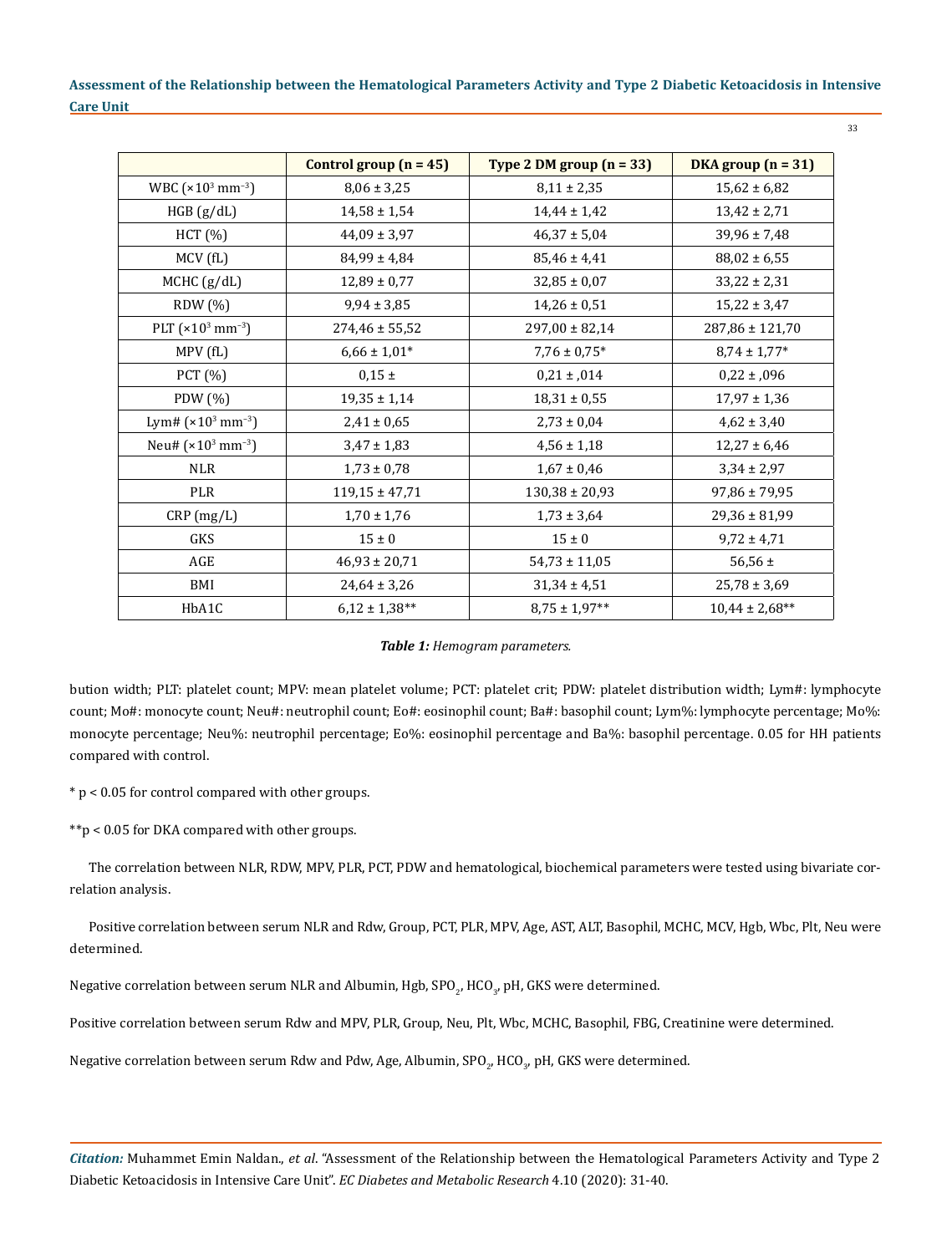34

A ROC analysis was performed for all parameters and NLR. The NLR cut off value was 1.6 (AUC: 0.68; p < 0.01; 95% CI: 0.54 - 0.81; 71.9% sensitivity; 59% specificity) (Figure 1). All patients were categorized into two groups according to their NLR value: patients with NLR < 1.6 were assumed to be NLR negative, and all others were assumed to be NLR positive. The CRP cut off value was 0.51 (AUC: 0.84; p < 0.000; 95% CI: 0.75 - 0.94; 93% sensitivity; 60% specificity). The MPV cut off value was 0.7.5 (AUC: 0.78; p < 0.000; 95% CI: 0.67 - 0.88; 80% sensitivity; 54% specificity). The PLR cut off value was 92 (AUC; p < 0.000; 95% CI: 0.75 - 0.94; 62.5% sensitivity; 80% specificity). The RDW cut off value was 12.4 (AUC: 0.88; p < 0.000; 95% CI: 0.81 - 0.96; 90% sensitivity; 77% specificity).



Diabetes and uncontrolled hyperglycemia are known to play a significant role in the development of cardiovascular disease (CVD) since Framingham study [1,4]. Elevated white blood cell count (WBC) is a classical inflammatory marker and is associated with several cardiovascular disease risk factors and diabetes [5-9]. We noticed our DKA patients have higher PLR, WBC, PCT, MCHC, NLR, MPV, RDW, MCHC, CRP.

In patients with DKA, Mpv was found to be high independent of Age, BMI, Genus, Crp.

## **Results**

MPV values were significantly higher in DKA (Figure 2).

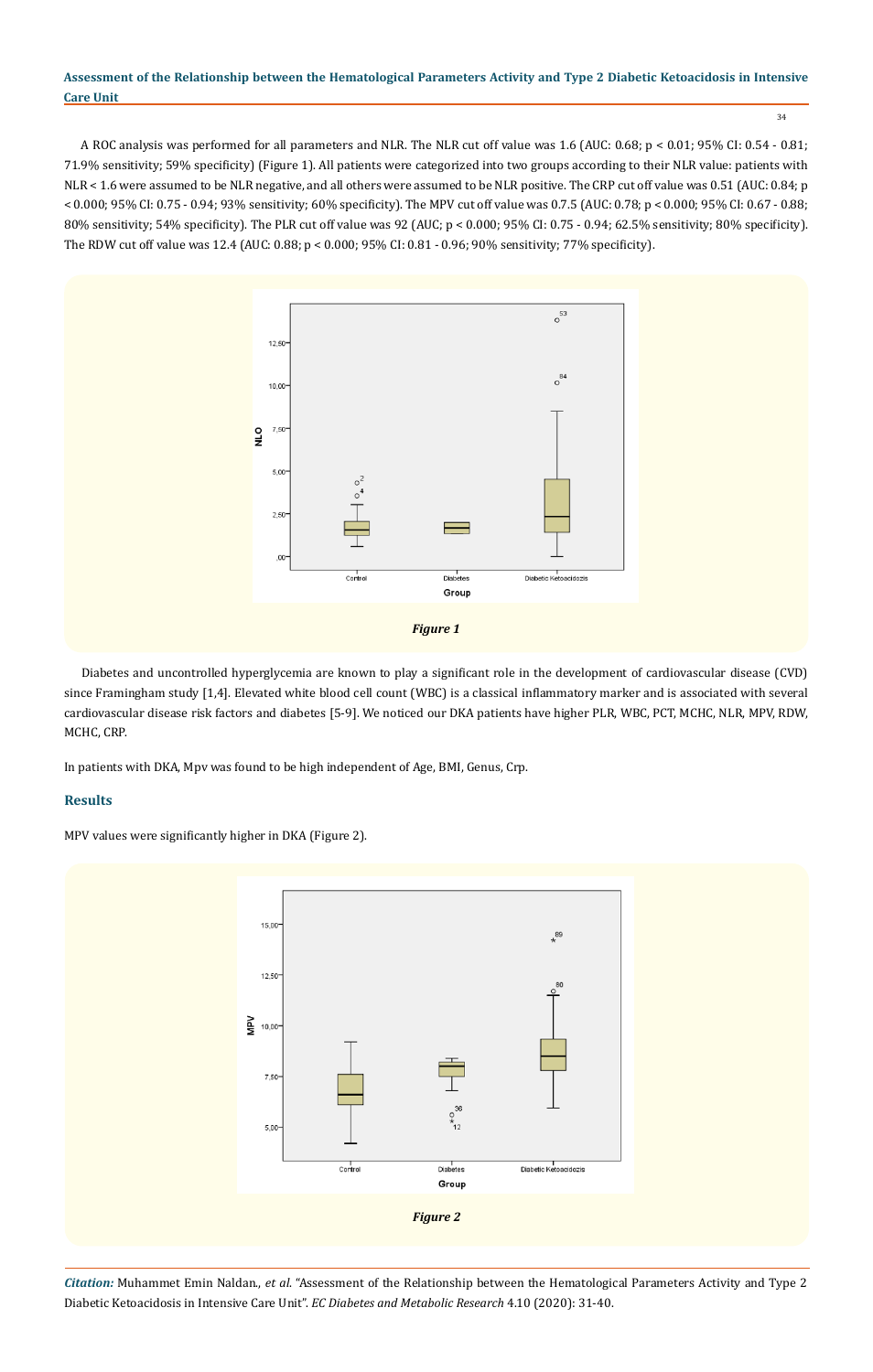35

HbA1C values were significantly higher in DKA.

The NLR ratio was significantly higher in DKA.

CRP was significantly higher in DKA.

WBC values were significantly higher in DKA.

Creatinine values were significantly higher in DKA.

RDW value was significantly higher in DKA.

There is no difference between the groups in terms of PLR.

The Hb value was significantly lower in DKA.

GKS was significantly lower in DKA.

PH, SPO $_{\textrm{\tiny{2}}}$ , HCO $_{\textrm{\tiny{3}}}$  values were significantly poor in DKA.

Albumin values were significantly lower in DKA.

There was a significant negative correlation between NLR and GCS when the correlation was made.

There is a significant negative correlation between NLR and pH, HCO $_{\mathit{3'}}$  SPO $_{\mathit{2}}$  in correlation.

When multiple logistic regression was performed, MPV values were significantly higher in age, BMI, CRP and gender in DKA than

- For MPV > 7.5, DKA senses sensitivity to 80% specificity 54%.
- The DKA for NLR > 1.6 specifies a sensitivity of 71% to a specificity of 59%.
- For RDW > 12.4, DKA senses sensitivity 90% specificity 77%.

|                  | <b>NLR</b> |       | <b>RDW</b>               |       | <b>MPV</b>               |       | <b>PLR</b> |                          | <b>PCT</b> |                          | <b>PDW</b>               |              |
|------------------|------------|-------|--------------------------|-------|--------------------------|-------|------------|--------------------------|------------|--------------------------|--------------------------|--------------|
| <b>Variables</b> | r          | p     | r                        | p     | $\mathbf{r}$             | p     | r          | p                        | r          | p                        | r                        | $\mathbf{p}$ |
| <b>NLR</b>       | ٠          |       | 0,34                     | 0.005 | 0,27                     | 0.027 | 0.40       | 0.001                    | 0.53       | 0.001                    | $-0.31$                  | 0.059        |
|                  |            |       | 0.402                    |       |                          |       |            |                          |            |                          |                          |              |
| Rdw              | 0.34       | 0.005 | $\overline{\phantom{0}}$ | ۰     | 0.49                     | 0.000 | 0.133      | 0.287                    | 0.301      | 0.079                    | $-0.314$                 | 0.030        |
| <b>MPV</b>       | 0.275      | 0.027 | 0.493                    | 0.000 | $\overline{\phantom{a}}$ | ۰     | $-0.141$   | 0.263                    | $-0.334$   | 0.053                    | $-0.120$                 | 0.424        |
| <b>PLR</b>       | 0.407      | 0.001 | 0.133                    | 0.287 | $-0.141$                 | 0.263 |            | $\overline{\phantom{a}}$ | 0.465      | 0.005                    | $-0.121$                 | 0.481        |
| <b>PCT</b>       | 0.538      | 0.001 | 0.301                    | 0.079 | $-0.334$                 | 0.053 | 0.465      | 0.005                    |            | $\overline{\phantom{a}}$ | $-0.391$                 | 0.022        |
| <b>PDW</b>       | $-0.318$   | 0.059 | $-0.314$                 | 0.030 | $-0.120$                 | 0.424 | $-0.121$   | 0.481                    | $-0.391$   | 0.022                    | $\overline{\phantom{a}}$ | ۰            |
| Age              | 0.250      | 0.043 | $-0.163$                 | 0.153 | 0.106                    | 0.277 | 0.090      | 0.474                    | $-0.184$   | 0.291                    | $-0.273$                 | 0.061        |
| Group            | 0.351      | 0.004 | 0.581                    | 0.000 | 0.583                    | 0.000 | $-0.162$   | 0.195                    | 0.120      | 0.493                    | $-0.449$                 | 0.001        |
| Neu              | 0.680      | 0.000 | 0.467                    | 0.000 | 0.481                    | 0.000 | $-0.099$   | 0.429                    | 0.452      | 0.006                    | $-0.313$                 | 0.030        |
| Plt              | 0.377      | 0.002 | 0.106                    | 0.357 | $-0.319$                 | 0.001 | 0.456      | 0.000                    | 0.893      | 0.000                    | $-0.331$                 | 0.022        |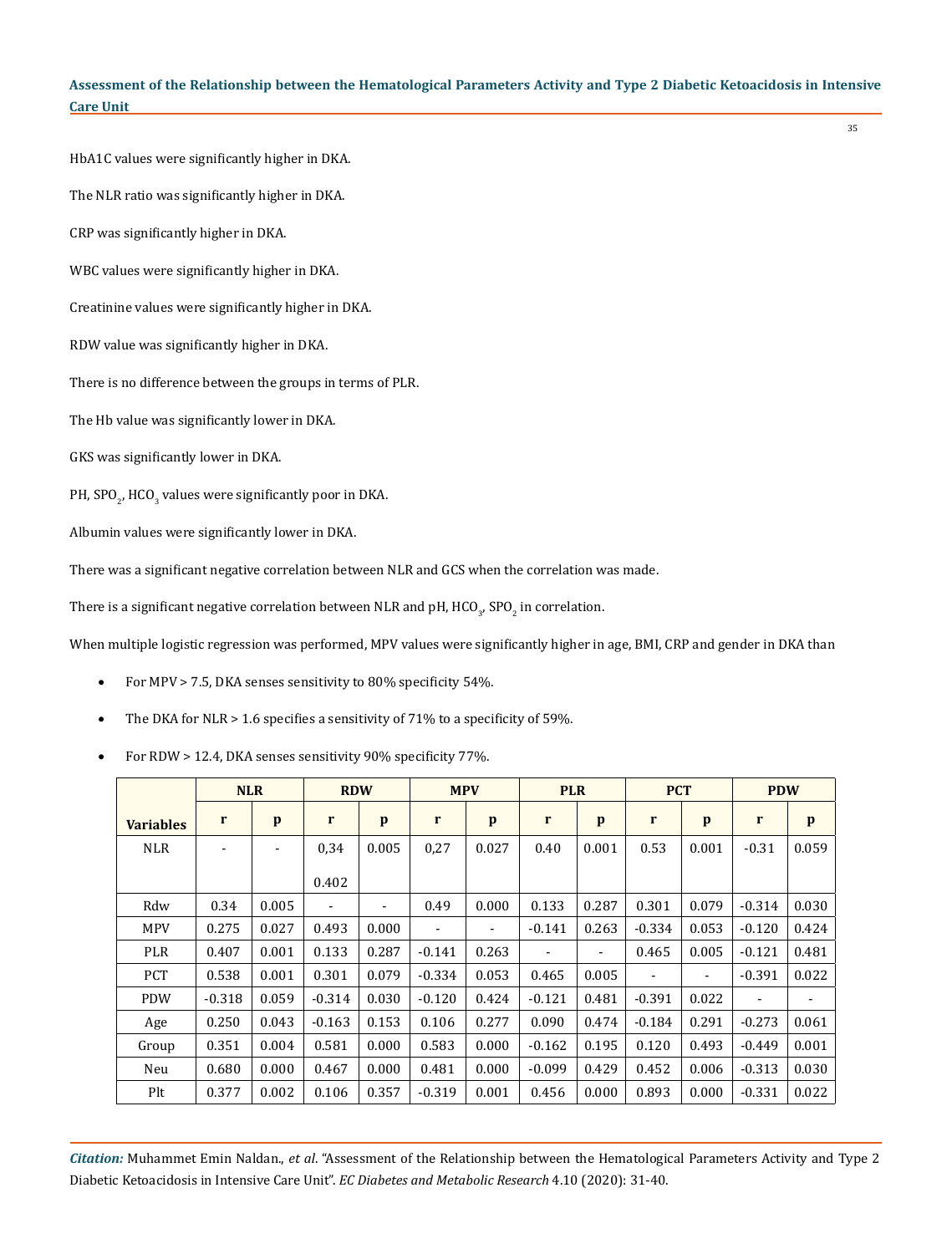| <b>CRP</b>       | 0.086    | 0.634 | $-0.031$ | 0.862 | 0.269    | 0.034 | $-0.227$ | 0.205 | $-0.200$ | 0.265 | $-0.032$ | 0.864 |
|------------------|----------|-------|----------|-------|----------|-------|----------|-------|----------|-------|----------|-------|
| GKS              | $-0.417$ | 0.000 | $-0.428$ | 0.000 | $-0.550$ | 0.000 | 0.045    | 0.718 | 0.158    | 0.366 | 0.212    | 0.147 |
| pH               | $-0.382$ | 0.014 | $-0.653$ | 0.000 | $-0.749$ | 0.000 | 0.133    | 0.408 | $-0.209$ | 0.237 | 0.446    | 0.002 |
| HCO <sub>3</sub> | $-0.410$ | 0.001 | $-0.486$ | 0.000 | $-0.482$ | 0.000 | 0.124    | 0.320 | $-0.110$ | 0.531 | 0.385    | 0.007 |
| SP <sub>02</sub> | $-0.154$ | 0.220 | $-0.338$ | 0.003 | $-0.276$ | 0.004 | 0.277    | 0.025 | $-0.173$ | 0.329 | 0.217    | 0.143 |
| WBC              | 0.603    | 0.000 | 0.642    | 0.000 | 0.307    | 0.001 | $-0.013$ | 0.918 | 0.364    | 0.034 | $-0.143$ | 0.337 |
| HGB              | $-0.275$ | 0.026 | $-0.200$ | 0.080 | $-0.191$ | 0.049 | 0.045    | 0.722 | $-0.078$ | 0.655 | 0.225    | 0.124 |
| <b>MCV</b>       | 0.434    | 0.000 | $-0.006$ | 0.961 | 0.064    | 0.516 | 0.123    | 0.326 | 0.242    | 0.160 | $-0.178$ | 0.226 |
| MCHC             | 0.180    | 0.300 | 0.740    | 0.000 | 0.607    | 0.000 | $-0.407$ | 0.015 | 0.023    | 0.899 | $-0.482$ | 0.001 |
| Basophil         | 0.568    | 0.000 | 0.187    | 0.209 | $-0.135$ | 0.455 | 0.441    | 0.009 | 0.511    | 0.002 | $-0.128$ | 0.478 |
| FBG              | 0.233    | 0.062 | 0.374    | 0.001 | 0.460    | 0.000 | $-.210$  | 0.093 | $-0.063$ | 0.721 | $-0.290$ | 0.053 |
| Creatinine       | $-0.095$ | 0.580 | 0.303    | 0.043 | 0.330    | 0.004 | $-0.243$ | 0.153 | $-0.068$ | 0.702 | $-0.117$ | 0.451 |
| Albumin          | $-0.241$ | 0.169 | $-0.214$ | 0.198 | $-0.360$ | 0.007 | $-0.023$ | 0.898 | 0.039    | 0.834 | 0.029    | 0.863 |
| AST              | 0.156    | 0.371 | 0.070    | 0.646 | 0.241    | 0.039 | $-0.052$ | 0.768 | $-0.050$ | 0.778 | 0.016    | 0.920 |
| ALT              | 0.192    | 0.269 | 0.073    | 0.632 | 0.259    | 0.025 | $-0.013$ | 0.922 | $-0.059$ | 0.742 | $-0.040$ | 0.796 |

*Table 2: Bivariate correlation between hemogram parameters and other variables in DKA. p < 0.05 was accepted as statistically significant.*

| <b>Variables</b> | Cut-off<br>value | <b>AUC</b> | 95% Confidence<br><b>Interval</b> | <b>Sensitivity</b> | <b>Specificity</b> | P value |
|------------------|------------------|------------|-----------------------------------|--------------------|--------------------|---------|
| <b>NLR</b>       | 1.6              | 0.68       | $0.54 - 0.81$                     | 71.9               | 59                 | 0.012   |
| CRP              | 0.51             | 0.84       | $0.75 - 0.94$                     | 93                 | 60                 | 0.000   |
| <b>MPV</b>       | 7.5              | 0.78       | $0.67 - 0.88$                     | 80                 | 54                 | 0.000   |
| <b>RDW</b>       | 12.4             | 0.88       | $0.81 - 0.96$                     | 90                 | 77                 | 0.000   |

*Table 3: Receiver operating characteristic (ROC) analysis for the presence of DKA. p < 0.05 was accepted as statistically significant.*

|                  | <b>MPV</b>  |       |             | <b>NLO</b><br><b>PLO</b> |             |       | <b>RDW</b>  |       |
|------------------|-------------|-------|-------------|--------------------------|-------------|-------|-------------|-------|
| <b>Variables</b> | <b>Beta</b> | P     | <b>Beta</b> | p                        | <b>Beta</b> | p     | <b>Beta</b> | p     |
| Mpy              | 1.377       | 0.003 |             |                          |             |       |             |       |
| Age              | $-0.017$    | 0.441 | 0.024       | 0.340                    | 0.037       | 0.142 | $-0.009$    | 0.729 |
| BMI              | 0.104       | 0.478 | 0.226       | 0.223                    | 0.125       | 0.363 | 0.137       | 0.314 |
| Crp              | 0.317       | 0.048 | 0.409       | 0.045                    | 0.422       | 0.086 | 0.409       | 0.065 |
| Gender           | $-0.198$    | 0.843 | $-0.233$    | 0.810                    | $-0.630$    | 0.469 | 0.279       | 0.777 |

*Table 4: Regression analysis.*

## **Discussion**

Patients in the ICU are at significantly increased risk of death and risk stratification is of paramount importance that it can better inform clinicians.

*Citation:* Muhammet Emin Naldan., *et al*. "Assessment of the Relationship between the Hematological Parameters Activity and Type 2 Diabetic Ketoacidosis in Intensive Care Unit". *EC Diabetes and Metabolic Research* 4.10 (2020): 31-40.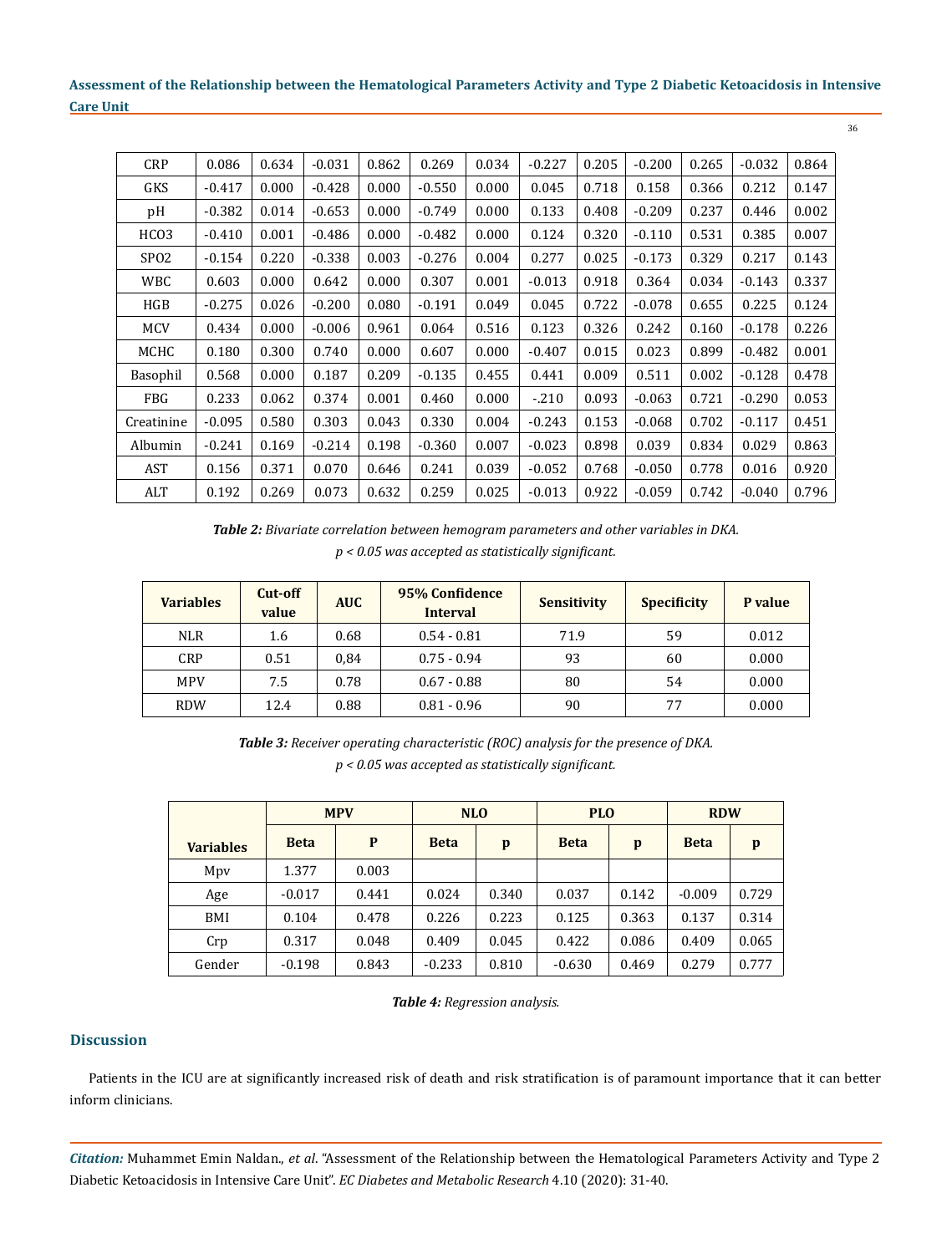This is the first study to determine NLR, PLR, RDW and MPV levels in patients with type 2 diabetic ketoacidosis at the Intensive Care Unit with a healthy control group. And so, in this study we aimed to show the correlation between the NLR, PLR, RDW and MPV and intensive care unit patients admitted with DKA table and also investigated whether one of these parameters can be used for a diagnosis of Type 2 DKA.

High-out of NLR, PLR, RDW, and MPV levels in patients with DKA at the Intensive Care Unit is the presence of a potential inflammation and increased in mortality in these patients.

Inflammation is closely associated with both secretory function of beta cell and insulin resistance [5,6]. Circulating inflammatory molecules can decrease beta cell functions directly by secretory dysfunction or uncontrolled apoptosis [5,7]. As a result glucotoxicity and lipotoxicity occurs and causes enhanced inflammatory process and a vicious cycle [7].

In recent years, there has been renewed interest in hematological parameters such as white blood count (WBC), mean platelet volume (MPV), platelet distribution width (PDW), platelet crit (PCT), platelet count, platelet to lymphocyte ratio (PLR) and neutrophil to lymphocyte ratio (NLR) and are designated as predictors of endothelial dysfunction and inflammation. Elevated WBC is a classical inflammatory marker and reveals association of inflammation with impaired glucose metabolism, insulin resistance and DM [8,9]. The association of increased MPV, PDW, PCT and platelet count with diseases related to endothelial dysfunction and inflammation as metabolic syndrome, diabetes, coronary artery disease and malignancy have been shown [10,11]. In the last decades, PLR and NLR were introduced as potential markers to determine inflammation in cardiac and noncardiac disorders [11,12].

Shao-Gang Ma., *et al*. showed that the platelet parameters were significantly elevated in patients with Type 1 DKA compared with the parameters in non-DKA and control subjects [1]. Zhang., *et al*. showed that higher mean platelet volume (MPV) and platelet distribution width are associated with increased risk of death, whereas the decrease in platelet crit is associated with increased mortality risk [13].

Many investigators have suggested that MPV reflects disease activity, inflammatory load, and/or systemic inflammation in many diseases such as hypertension, myocardial infarction, rheumatoid arthritis, FMF and acute pancreatitis [14,15]. Patients with type 2 diabetes mellitus (T2DM) have an increased risk of coagulation abnormalities and thromboembolic events. Platelets have a key role and increased adhesion, activation, and aggregation of platelets due to dysregulation of several signaling pathways and metabolic disturbances including insulin resistance hyperglycemia, and dyslipidemia have been noted in diabetic patients [16,17]. Systematic inflammation, oxidative stress, impaired calcium metabolism, decreased bio availability of nitric oxide, increased phosphorylation and glycosylation of cellular proteins are responsible for increased platelet activation and increased release of prothrombotic and proinflammatory agents in diabetes [18]. Larger platelets which can be demonstrated by increased MPV are more active because of elevated prothrombic contents, such as thromboxane A2, thromboxane B2, platelet factor 4, serotonin, and platelet-derived growth factor [19]. The platelet parameters can be determined by a routine blood counting system. Association of increased MPV with prediabetes, diabetes and vascular diabetic complications are stated in the literature [20-22]. Moreover, association of MPV and impaired glucose regulation in diabetic patients also reported [23]. As with MPV, increased PDW is also reported to be associated with diabetes and vascular complications [20,24-26]. Performed studies did not report a relation between increased PCT, diabetes and related complications [20,26,27]. Conflicting results have been reported for the relation of platelet count and diabetes. Several studies reported no relation [20,23,24] while some reported positive association [21,28] between diabetes and platelet count. In this study, the platelet parameters were significantly elevated in patients with DKA compared with the parameters in non-DKA and control subjects. Discriminant analysis using PDW and MPV could distinguish the majority of patients with DKA. Statistical evaluation revealed that the PDW can be a risk marker for DKA.

In this study, we found that PLR and MPV levels are higher in patients with DKA and, furthermore, MPV was also correlated with CRP. However, the link between MPV and CRP is still weaker than the link between MPV and NLR.

*Citation:* Muhammet Emin Naldan., *et al*. "Assessment of the Relationship between the Hematological Parameters Activity and Type 2 Diabetic Ketoacidosis in Intensive Care Unit". *EC Diabetes and Metabolic Research* 4.10 (2020): 31-40.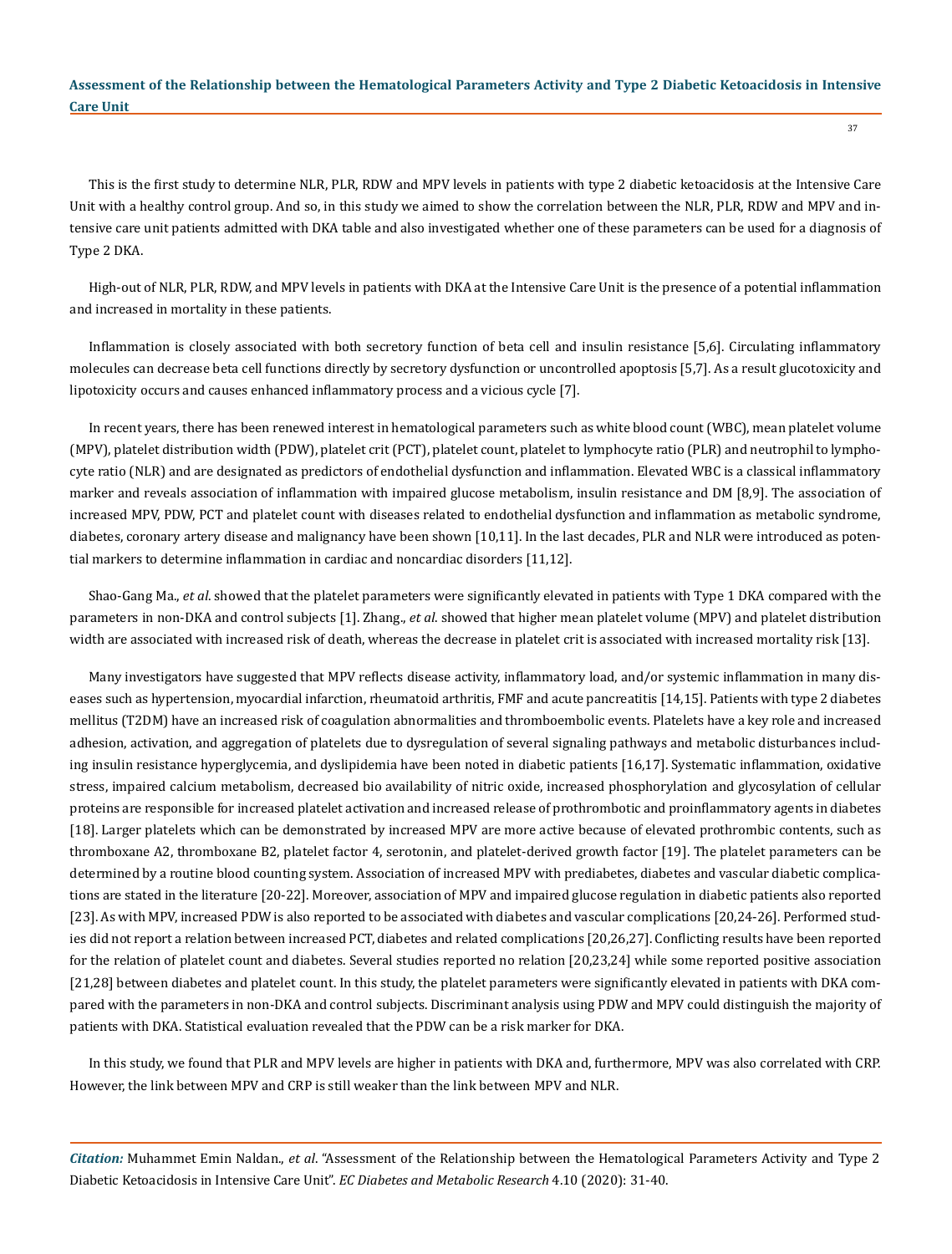The ROC analysis showed that the five variables (RDW, CRP, PLO, NLO, MPV) can predict the presence of DKA. DKA is an acute complication of bad controlled or freshly diagnosed type 2 diabetes. It has been noted that the pathophysiology of DKA is associated with an elevated level of oxidative stress [29,30]. And active systemic inflammatory processes [31].

Patients in the ICU are at significantly increased risk of death, and risk stratification is of paramount importance that it can better inform clinicians.

This is the first study to determine NLR, PLR, RDW, and MPV levels in patients with type 2 diabetic ketoacidosis at the Intensive Care Unit with a healthy control group. And so, in this study we aimed to show the correlation between the NLR, PLR, RDW and MPV and intensive care unit patients admitted with DKA table and also investigated whether one of the parameters can be used for a diagnosis of Type 2 DKA.

High-out of NLR, PLR, RDW and MPV levels in patients with DKA at the Intensive Care Unit is the presence of a potential inflammation and increased in mortality in these patients.

Results of the present study reveal that inflammation and tendency to coagulation and thrombosis can be detected with easy accessible and inexpensive hematological indices. However, large scaled studies need to be conducted in order to evaluate it suitability and efficiency.

#### **Conclusion**

Elevated levels of NLR, PLR, MPV and RDW in patients with DKA lying in intensive care unit are potential showed the presence of the inflation and mortalities were increased in these patients. NLR, PLR, MPV and RDW values may be indicative of the presence of a potential inflammation in patients with DKA in intensive care unit, which may be indicative of subclinical inflammation. Significant correlation with parameters related to mortality increase such as GCS, HCO<sub>3</sub>, SPO<sub>2</sub>, pH emphasizes the importance of the following simple markers.

#### **Conflicts of Interest**

None declared.

#### **Ethical Approval**

All procedures performed in studies involving human participants were in accordance with the ethical standards of the institutional and/or national research committee and with the 1964 Helsinki declaration and its later amendments or comparable ethical standards.

#### **Informed Consent**

Informed consent was obtained from all individual participants included in the study.

#### **Bibliography**

- 1. Ma SG., *et al.* ["Assessment of the platelet parameters and serum butyrylcholinesterase activity in type 1 diabetes patients with keto](https://pubmed.ncbi.nlm.nih.gov/23134410/)acidosis". *Platelets* [24.7 \(2013\): 544-548.](https://pubmed.ncbi.nlm.nih.gov/23134410/)
- 2. Safari S., *et al.* ["Can APACHE II Score Predict Diabetic Ketoacidosis in Hyperglycemic Patients Presenting to Emergency Department?"](https://pubmed.ncbi.nlm.nih.gov/25599026/)  *[Anesthesia and Pain Medicine](https://pubmed.ncbi.nlm.nih.gov/25599026/)* 4.4 (2014): e21365.
- 3. [Misra S and N Oliver. "Utility of ketone measurement in the prevention, diagnosis and management of diabetic ketoacidosis".](https://pubmed.ncbi.nlm.nih.gov/25307274/) *Diabetic Medicine* [32.1 \(2015\): 14-23.](https://pubmed.ncbi.nlm.nih.gov/25307274/)

*Citation:* Muhammet Emin Naldan., *et al*. "Assessment of the Relationship between the Hematological Parameters Activity and Type 2 Diabetic Ketoacidosis in Intensive Care Unit". *EC Diabetes and Metabolic Research* 4.10 (2020): 31-40.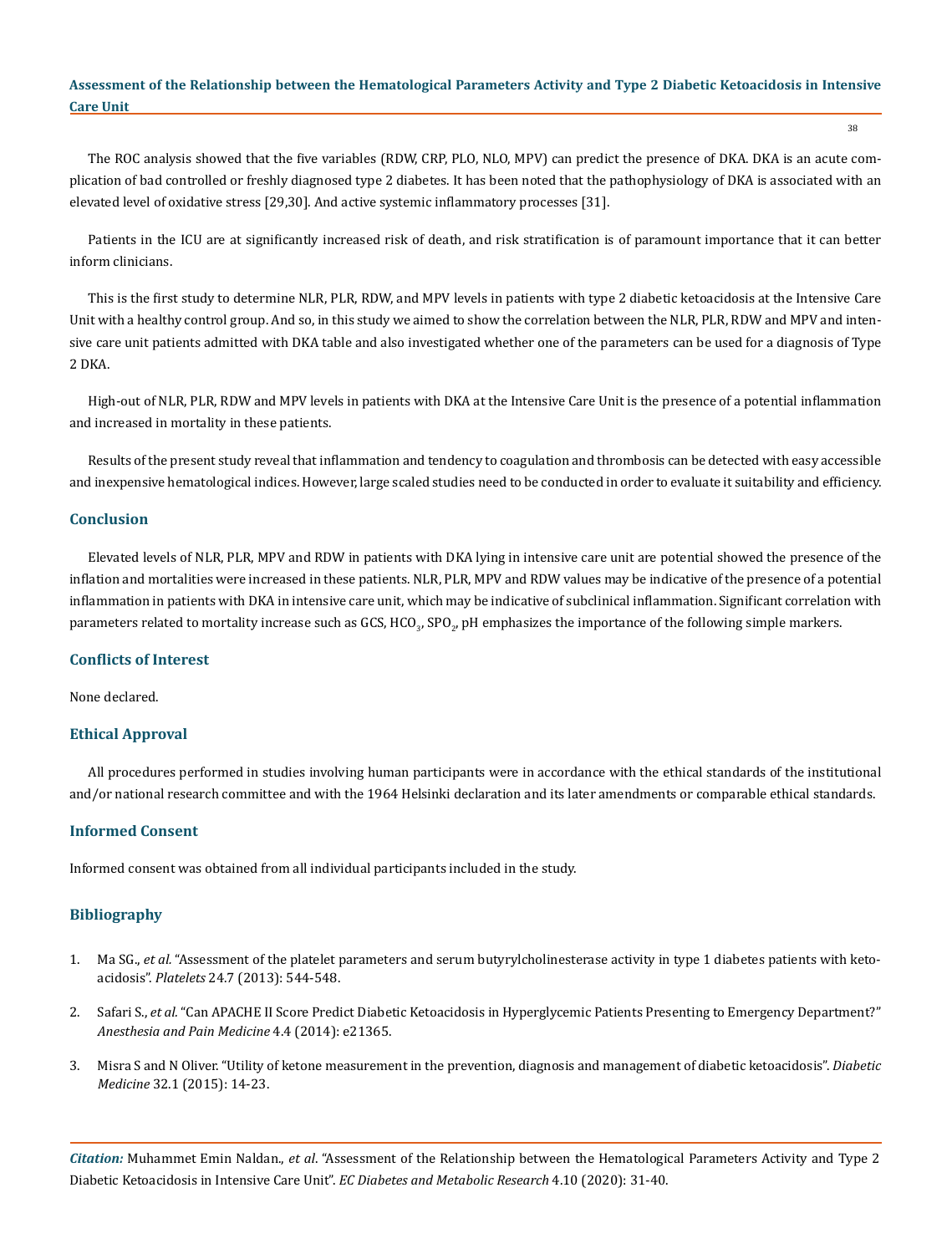39

- 4. Jindal S., *et al.* ["Platelet indices in diabetes mellitus: indicators of diabetic microvascular complications".](https://pubmed.ncbi.nlm.nih.gov/21418738/) *Hematology* 16.2 (2011): [86-89.](https://pubmed.ncbi.nlm.nih.gov/21418738/)
- 5. [Das A and S Mukhopadhyay. "The evil axis of obesity, inflammation and type-2 diabetes".](https://pubmed.ncbi.nlm.nih.gov/21348821/) *Endocrine, Metabolic and Immune Disorders [- Drug Targets \(Formerly Current Drug Targets-Immune, Endocrine and Metabolic Disorders\)](https://pubmed.ncbi.nlm.nih.gov/21348821/)* 11.1 (2011): 23-31.
- 6. Akbas M., *et al.* ["The emerging role of Sirtuin1,-3 and-4 in glucose and lipid metabolism and in diabetes mellitus".](https://www.researchgate.net/publication/279854481_The_Emerging_Role_of_Sirtuin_1-3_and_-4_in_Glucose_and_Lipid_Metabolism_and_in_Diabetes_Mellitus) *Journal of Molecular [and Genetic Medicine](https://www.researchgate.net/publication/279854481_The_Emerging_Role_of_Sirtuin_1-3_and_-4_in_Glucose_and_Lipid_Metabolism_and_in_Diabetes_Mellitus)* 1 (2014): 1747-0862.
- 7. [Agrawal NK and S Kant. "Targeting inflammation in diabetes: Newer therapeutic options".](https://pubmed.ncbi.nlm.nih.gov/25317247/) *World Journal of Diabetes* 5.5 (2014): 697.
- 8. Twig G., *et al.* ["White blood cells count and incidence of type 2 diabetes in young men".](https://pubmed.ncbi.nlm.nih.gov/22961572/) *Diabetes care* (2012): 112298.
- 9. Vozarova B., *et al.* ["High white blood cell count is associated with a worsening of insulin sensitivity and predicts the development of](https://pubmed.ncbi.nlm.nih.gov/11812755/)  type 2 diabetes". *Diabetes* [51.2 \(2002\): 455-461.](https://pubmed.ncbi.nlm.nih.gov/11812755/)
- 10. Omu A., *et al.* ["Butyrylcholinesterase activity in women with diabetes mellitus in pregnancy: correlation with antioxidant activity".](https://www.tandfonline.com/doi/abs/10.3109/01443610903443913?journalCode=ijog20)  *[Journal of Obstetrics and Gynaecology](https://www.tandfonline.com/doi/abs/10.3109/01443610903443913?journalCode=ijog20)* 30.2 (2010): 122-126.
- 11. Tavil Y., *et al.* ["Coronary heart disease is associated with mean platelet volume in type 2 diabetic patients".](https://pubmed.ncbi.nlm.nih.gov/20521863/) *Platelets* 21.5 (2010): [368-372.](https://pubmed.ncbi.nlm.nih.gov/20521863/)
- 12. Turkmen K., *et al.* ["Platelet‐to‐lymphocyte ratio better predicts inflammation than neutrophil‐to‐lymphocyte ratio in end‐stage renal](https://pubmed.ncbi.nlm.nih.gov/23522328/)  disease patients". *[Hemodialysis International](https://pubmed.ncbi.nlm.nih.gov/23522328/)* 17.3 (2013): 391-396.
- 13. Zhang Z., *et al.* ["Platelet indices are novel predictors of hospital mortality in intensive care unit patients".](https://www.sciencedirect.com/science/article/abs/pii/S0883944114001671) *Journal of Critical Care* 29.5 [\(2014\): 885.](https://www.sciencedirect.com/science/article/abs/pii/S0883944114001671)
- 14. Kaya A., *et al.* ["Relation of neutrophil to lymphocyte ratio with the presence and severity of stable coronary artery disease".](https://pubmed.ncbi.nlm.nih.gov/23344996/) *Clinical [and Applied Thrombosis/Hemostasis](https://pubmed.ncbi.nlm.nih.gov/23344996/)* 20.5 (2014): 473-477.
- 15. Akbas EM., *et al.* ["Predictors of epicardial adipose tissue in patients with type 2 diabetes mellitus".](https://dmsjournal.biomedcentral.com/articles/10.1186/1758-5996-6-55) *Diabetology and Metabolic Syndrome* [6.1 \(2014\): 55.](https://dmsjournal.biomedcentral.com/articles/10.1186/1758-5996-6-55)
- 16. Kim JH., *et al.* ["Response: clinical marker of platelet hyperreactivity in diabetes mellitus".](https://www.ncbi.nlm.nih.gov/pmc/articles/PMC4021304/) *Diabetology and Metabolic Syndrome* 38.2 [\(2014\): 160-161.](https://www.ncbi.nlm.nih.gov/pmc/articles/PMC4021304/)
- 17. Suslova TE., *et al.* ["Platelet hemostasis in patients with metabolic syndrome and type 2 diabetes mellitus: cGMP-and NO-dependent](https://www.frontiersin.org/articles/10.3389/fphys.2014.00501/full)  [mechanisms in the insulin-mediated platelet aggregation".](https://www.frontiersin.org/articles/10.3389/fphys.2014.00501/full) *Frontiers in Physiology* 5 (2015): 501.
- 18. [El Haouari M and JA Rosado. "Platelet signalling abnormalities in patients with type 2 diabetes mellitus: a review".](https://europepmc.org/article/med/18387322) *Blood Cells, Mol[ecules and Diseases](https://europepmc.org/article/med/18387322)* 41.1 (2008): 119-123.
- 19. Yuri Gasparyan A., *et al.* ["Mean platelet volume: a link between thrombosis and inflammation?"](https://pubmed.ncbi.nlm.nih.gov/21247392/) *Current Pharmaceutical Design* 17.1 [\(2011\): 47-58.](https://pubmed.ncbi.nlm.nih.gov/21247392/)
- 20. Jabeen F., *et al.* ["Role of platelet indices, glycemic control and hs-CRP in pathogenesis of vascular complications in type-2 diabetic](https://www.ncbi.nlm.nih.gov/pmc/articles/PMC3809177/)  patients". *[Pakistan Journal of Biological Sciences](https://www.ncbi.nlm.nih.gov/pmc/articles/PMC3809177/)* 29.1 (2013): 152.
- 21. Lippi G., *et al.* ["The mean platelet volume is significantly associated with higher glycated hemoglobin in a large population of un](https://pubmed.ncbi.nlm.nih.gov/25249479/)selected outpatients". *[Primary Care Diabetes](https://pubmed.ncbi.nlm.nih.gov/25249479/)* 9.3 (2015): 226-230.
- 22. Zuberi B., et al. "Comparison of mean platelet volume in patients with diabetes mellitus, impaired fasting glucose and non-diabetic subjects". *[Singapore Medical Journal](https://pubmed.ncbi.nlm.nih.gov/18301837/)* 49.2 (2008): 114.